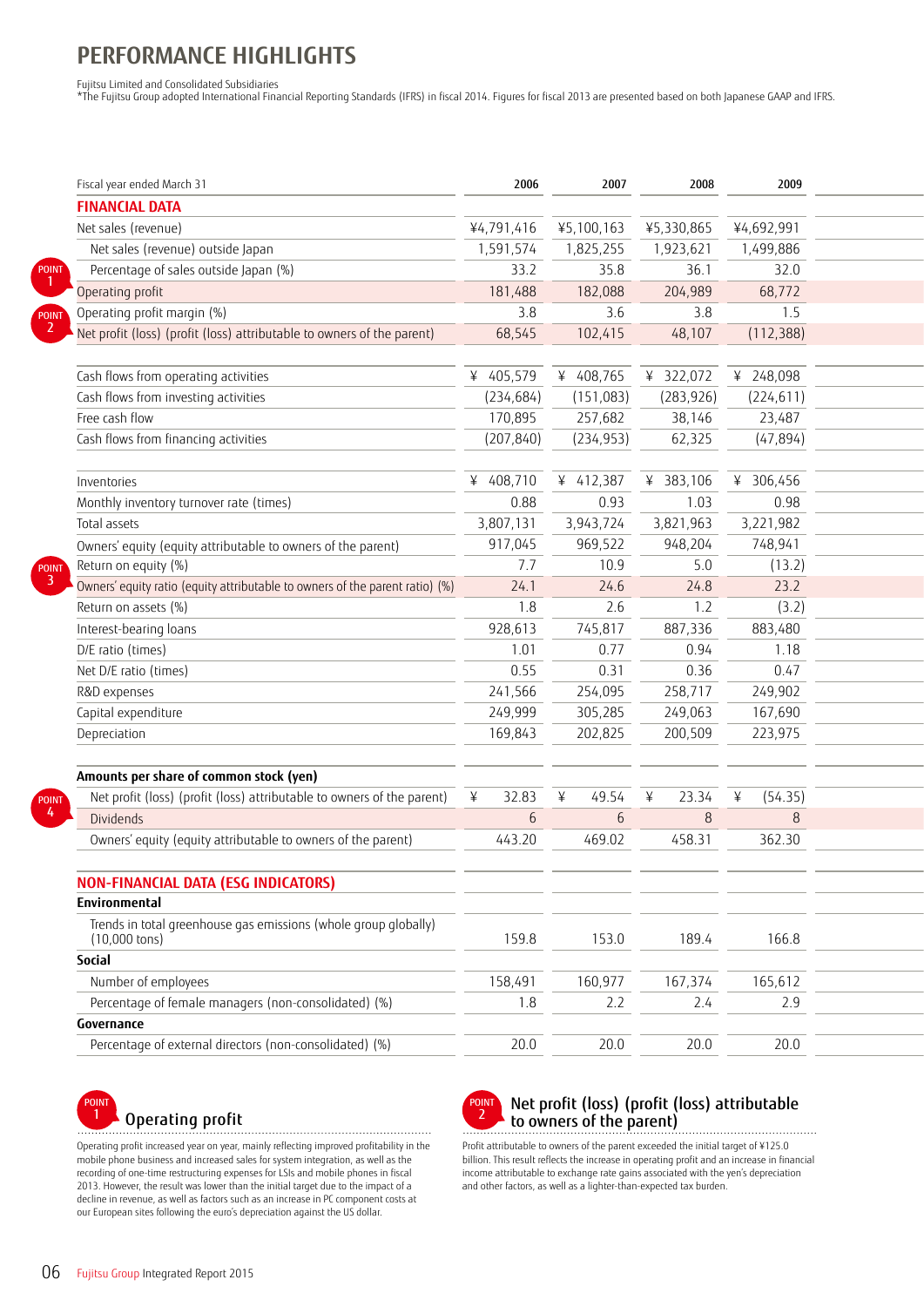$\mathbf{y}$ 

| 2014<br>2015<br>2010<br>2011<br>2012<br>2013<br>(IFRS)<br>2014<br>(IFRS)<br>¥4,679,519<br>¥4,528,405<br>¥4,467,574<br>¥4,381,728<br>¥4,762,445<br>¥4,762,445<br>¥4,753,210<br>1,587,363<br>1,498,215<br>1,748,304<br>1,506,096<br>1,801,491<br>1,801,491<br>1,879,981<br>37.8<br>37.8<br>37.4<br>35.1<br>33.7<br>34.2<br>39.6<br>147,275<br>94,373<br>132,594<br>88,272<br>142,567<br>105,304<br>178,628<br>3.8<br>2.0<br>2.0<br>3.0<br>3.1<br>2.9<br>2.4<br>42,707<br>(79, 919)<br>48,610<br>113,215<br>140,024<br>93,085<br>55,092<br>¥ 255,534<br>¥ 240,010<br>¥ 71,010<br>¥ 175,532<br>¥ 295,389<br>¥ 176,502<br>¥ 280,149<br>(142, 108)<br>(190, 830)<br>(161, 481)<br>(128, 873)<br>1,020<br>(128, 938)<br>(200, 516)<br>296,409<br>113,426<br>49,180<br>(90, 471)<br>46,659<br>47,564<br>79,633<br>(166, 933)<br>100,384<br>(44, 794)<br>(46, 217)<br>(405, 310)<br>(138, 966)<br>(17, 327)<br>¥ 322,301<br>¥ 341,438<br>¥ 334,116<br>¥ 323,092<br>¥ 330,202<br>¥ 330,202<br>¥ 313,882<br>1.04<br>1.02<br>1.01<br>1.00<br>1.07<br>1.07<br>1.11<br>2,920,326<br>3,079,534<br>3,228,051<br>3,024,097<br>2,945,507<br>3,105,937<br>3,271,121<br>573,211<br>798,662<br>821,244<br>841,039<br>624,045<br>566,515<br>790,089<br>12.0<br>(11.8)<br>23.2<br>20.6<br>6.8<br>5.1<br>8.1<br>18.2<br>24.7<br>27.2<br>28.6<br>21.4<br>24.2<br>18.6<br>2.9<br>1.8<br>(2.7)<br>1.6<br>3.7<br>4.4<br>1.4<br>578,492<br>577,443<br>470,823<br>381,148<br>534,967<br>519,640<br>560,243<br>0.72<br>0.73<br>0.57<br>0.45<br>0.86<br>0.91<br>0.99<br>0.20<br>0.14<br>0.14<br>0.40<br>0.38<br>0.27<br>0.46<br>231,052<br>221,389<br>202,722<br>224,951<br>236,210<br>238,360<br>222,516<br>130,218<br>121,766<br>122,282<br>122,863<br>140,697<br>126,481<br>140,626<br>116,565<br>115,180<br>164,844<br>141,698<br>131,577<br>115,929<br>121,207<br>(38.62)<br>23.49<br>54.71<br>67.68<br>¥<br>45.21<br>$\angle$<br>26.62<br>20.64<br>¥<br>$\angle$<br>$\frac{1}{2}$<br>¥<br>$\frac{1}{2}$<br>$8\phantom{1}$<br>10 <sup>°</sup><br>10<br>5<br>$\boldsymbol{8}$<br>$\overline{4}$<br>386.79<br>396.81<br>406.42<br>301.57<br>277.03<br>273.79<br>381.88<br>118.5<br>109.8<br>101.4<br>94.8<br>94.8<br>131.3<br>89.7<br>172,438<br>172,336<br>173,155<br>168,733<br>162,393<br>162,393<br>158,846<br>3.5<br>3.7<br>3.1<br>4.3<br>4.0<br>4.3<br>4.6<br>30.0<br>33.3<br>27.3<br>27.3<br>36.4<br>30.0<br>36.4 | real-on-year<br>change <sup>(%)</sup> | Yen (millions) |  |  |  |
|---------------------------------------------------------------------------------------------------------------------------------------------------------------------------------------------------------------------------------------------------------------------------------------------------------------------------------------------------------------------------------------------------------------------------------------------------------------------------------------------------------------------------------------------------------------------------------------------------------------------------------------------------------------------------------------------------------------------------------------------------------------------------------------------------------------------------------------------------------------------------------------------------------------------------------------------------------------------------------------------------------------------------------------------------------------------------------------------------------------------------------------------------------------------------------------------------------------------------------------------------------------------------------------------------------------------------------------------------------------------------------------------------------------------------------------------------------------------------------------------------------------------------------------------------------------------------------------------------------------------------------------------------------------------------------------------------------------------------------------------------------------------------------------------------------------------------------------------------------------------------------------------------------------------------------------------------------------------------------------------------------------------------------------------------------------------------------------------------------------------------------------------------------------------------------------------------------------------------------------------------------------------------------------------------------------------------------------------------------------------------------------------|---------------------------------------|----------------|--|--|--|
|                                                                                                                                                                                                                                                                                                                                                                                                                                                                                                                                                                                                                                                                                                                                                                                                                                                                                                                                                                                                                                                                                                                                                                                                                                                                                                                                                                                                                                                                                                                                                                                                                                                                                                                                                                                                                                                                                                                                                                                                                                                                                                                                                                                                                                                                                                                                                                                             | 2015 (IFRS)/<br>2014 (IFRS)           |                |  |  |  |
|                                                                                                                                                                                                                                                                                                                                                                                                                                                                                                                                                                                                                                                                                                                                                                                                                                                                                                                                                                                                                                                                                                                                                                                                                                                                                                                                                                                                                                                                                                                                                                                                                                                                                                                                                                                                                                                                                                                                                                                                                                                                                                                                                                                                                                                                                                                                                                                             |                                       |                |  |  |  |
|                                                                                                                                                                                                                                                                                                                                                                                                                                                                                                                                                                                                                                                                                                                                                                                                                                                                                                                                                                                                                                                                                                                                                                                                                                                                                                                                                                                                                                                                                                                                                                                                                                                                                                                                                                                                                                                                                                                                                                                                                                                                                                                                                                                                                                                                                                                                                                                             | $-0.2$                                |                |  |  |  |
|                                                                                                                                                                                                                                                                                                                                                                                                                                                                                                                                                                                                                                                                                                                                                                                                                                                                                                                                                                                                                                                                                                                                                                                                                                                                                                                                                                                                                                                                                                                                                                                                                                                                                                                                                                                                                                                                                                                                                                                                                                                                                                                                                                                                                                                                                                                                                                                             | 4.4                                   |                |  |  |  |
|                                                                                                                                                                                                                                                                                                                                                                                                                                                                                                                                                                                                                                                                                                                                                                                                                                                                                                                                                                                                                                                                                                                                                                                                                                                                                                                                                                                                                                                                                                                                                                                                                                                                                                                                                                                                                                                                                                                                                                                                                                                                                                                                                                                                                                                                                                                                                                                             | 21.3                                  |                |  |  |  |
|                                                                                                                                                                                                                                                                                                                                                                                                                                                                                                                                                                                                                                                                                                                                                                                                                                                                                                                                                                                                                                                                                                                                                                                                                                                                                                                                                                                                                                                                                                                                                                                                                                                                                                                                                                                                                                                                                                                                                                                                                                                                                                                                                                                                                                                                                                                                                                                             |                                       |                |  |  |  |
|                                                                                                                                                                                                                                                                                                                                                                                                                                                                                                                                                                                                                                                                                                                                                                                                                                                                                                                                                                                                                                                                                                                                                                                                                                                                                                                                                                                                                                                                                                                                                                                                                                                                                                                                                                                                                                                                                                                                                                                                                                                                                                                                                                                                                                                                                                                                                                                             | 23.7                                  |                |  |  |  |
|                                                                                                                                                                                                                                                                                                                                                                                                                                                                                                                                                                                                                                                                                                                                                                                                                                                                                                                                                                                                                                                                                                                                                                                                                                                                                                                                                                                                                                                                                                                                                                                                                                                                                                                                                                                                                                                                                                                                                                                                                                                                                                                                                                                                                                                                                                                                                                                             |                                       |                |  |  |  |
|                                                                                                                                                                                                                                                                                                                                                                                                                                                                                                                                                                                                                                                                                                                                                                                                                                                                                                                                                                                                                                                                                                                                                                                                                                                                                                                                                                                                                                                                                                                                                                                                                                                                                                                                                                                                                                                                                                                                                                                                                                                                                                                                                                                                                                                                                                                                                                                             | 58.7                                  |                |  |  |  |
|                                                                                                                                                                                                                                                                                                                                                                                                                                                                                                                                                                                                                                                                                                                                                                                                                                                                                                                                                                                                                                                                                                                                                                                                                                                                                                                                                                                                                                                                                                                                                                                                                                                                                                                                                                                                                                                                                                                                                                                                                                                                                                                                                                                                                                                                                                                                                                                             | $\overline{\phantom{a}}$              |                |  |  |  |
|                                                                                                                                                                                                                                                                                                                                                                                                                                                                                                                                                                                                                                                                                                                                                                                                                                                                                                                                                                                                                                                                                                                                                                                                                                                                                                                                                                                                                                                                                                                                                                                                                                                                                                                                                                                                                                                                                                                                                                                                                                                                                                                                                                                                                                                                                                                                                                                             | 67.4                                  |                |  |  |  |
|                                                                                                                                                                                                                                                                                                                                                                                                                                                                                                                                                                                                                                                                                                                                                                                                                                                                                                                                                                                                                                                                                                                                                                                                                                                                                                                                                                                                                                                                                                                                                                                                                                                                                                                                                                                                                                                                                                                                                                                                                                                                                                                                                                                                                                                                                                                                                                                             | $-$                                   |                |  |  |  |
|                                                                                                                                                                                                                                                                                                                                                                                                                                                                                                                                                                                                                                                                                                                                                                                                                                                                                                                                                                                                                                                                                                                                                                                                                                                                                                                                                                                                                                                                                                                                                                                                                                                                                                                                                                                                                                                                                                                                                                                                                                                                                                                                                                                                                                                                                                                                                                                             |                                       |                |  |  |  |
|                                                                                                                                                                                                                                                                                                                                                                                                                                                                                                                                                                                                                                                                                                                                                                                                                                                                                                                                                                                                                                                                                                                                                                                                                                                                                                                                                                                                                                                                                                                                                                                                                                                                                                                                                                                                                                                                                                                                                                                                                                                                                                                                                                                                                                                                                                                                                                                             | $-4.9$                                |                |  |  |  |
|                                                                                                                                                                                                                                                                                                                                                                                                                                                                                                                                                                                                                                                                                                                                                                                                                                                                                                                                                                                                                                                                                                                                                                                                                                                                                                                                                                                                                                                                                                                                                                                                                                                                                                                                                                                                                                                                                                                                                                                                                                                                                                                                                                                                                                                                                                                                                                                             |                                       |                |  |  |  |
|                                                                                                                                                                                                                                                                                                                                                                                                                                                                                                                                                                                                                                                                                                                                                                                                                                                                                                                                                                                                                                                                                                                                                                                                                                                                                                                                                                                                                                                                                                                                                                                                                                                                                                                                                                                                                                                                                                                                                                                                                                                                                                                                                                                                                                                                                                                                                                                             | 5.3                                   |                |  |  |  |
|                                                                                                                                                                                                                                                                                                                                                                                                                                                                                                                                                                                                                                                                                                                                                                                                                                                                                                                                                                                                                                                                                                                                                                                                                                                                                                                                                                                                                                                                                                                                                                                                                                                                                                                                                                                                                                                                                                                                                                                                                                                                                                                                                                                                                                                                                                                                                                                             | 39.5                                  |                |  |  |  |
|                                                                                                                                                                                                                                                                                                                                                                                                                                                                                                                                                                                                                                                                                                                                                                                                                                                                                                                                                                                                                                                                                                                                                                                                                                                                                                                                                                                                                                                                                                                                                                                                                                                                                                                                                                                                                                                                                                                                                                                                                                                                                                                                                                                                                                                                                                                                                                                             |                                       |                |  |  |  |
|                                                                                                                                                                                                                                                                                                                                                                                                                                                                                                                                                                                                                                                                                                                                                                                                                                                                                                                                                                                                                                                                                                                                                                                                                                                                                                                                                                                                                                                                                                                                                                                                                                                                                                                                                                                                                                                                                                                                                                                                                                                                                                                                                                                                                                                                                                                                                                                             |                                       |                |  |  |  |
|                                                                                                                                                                                                                                                                                                                                                                                                                                                                                                                                                                                                                                                                                                                                                                                                                                                                                                                                                                                                                                                                                                                                                                                                                                                                                                                                                                                                                                                                                                                                                                                                                                                                                                                                                                                                                                                                                                                                                                                                                                                                                                                                                                                                                                                                                                                                                                                             |                                       |                |  |  |  |
|                                                                                                                                                                                                                                                                                                                                                                                                                                                                                                                                                                                                                                                                                                                                                                                                                                                                                                                                                                                                                                                                                                                                                                                                                                                                                                                                                                                                                                                                                                                                                                                                                                                                                                                                                                                                                                                                                                                                                                                                                                                                                                                                                                                                                                                                                                                                                                                             | 3.3                                   |                |  |  |  |
|                                                                                                                                                                                                                                                                                                                                                                                                                                                                                                                                                                                                                                                                                                                                                                                                                                                                                                                                                                                                                                                                                                                                                                                                                                                                                                                                                                                                                                                                                                                                                                                                                                                                                                                                                                                                                                                                                                                                                                                                                                                                                                                                                                                                                                                                                                                                                                                             |                                       |                |  |  |  |
|                                                                                                                                                                                                                                                                                                                                                                                                                                                                                                                                                                                                                                                                                                                                                                                                                                                                                                                                                                                                                                                                                                                                                                                                                                                                                                                                                                                                                                                                                                                                                                                                                                                                                                                                                                                                                                                                                                                                                                                                                                                                                                                                                                                                                                                                                                                                                                                             |                                       |                |  |  |  |
|                                                                                                                                                                                                                                                                                                                                                                                                                                                                                                                                                                                                                                                                                                                                                                                                                                                                                                                                                                                                                                                                                                                                                                                                                                                                                                                                                                                                                                                                                                                                                                                                                                                                                                                                                                                                                                                                                                                                                                                                                                                                                                                                                                                                                                                                                                                                                                                             | $-8.9$                                |                |  |  |  |
|                                                                                                                                                                                                                                                                                                                                                                                                                                                                                                                                                                                                                                                                                                                                                                                                                                                                                                                                                                                                                                                                                                                                                                                                                                                                                                                                                                                                                                                                                                                                                                                                                                                                                                                                                                                                                                                                                                                                                                                                                                                                                                                                                                                                                                                                                                                                                                                             | 14.5<br>4.6                           |                |  |  |  |
|                                                                                                                                                                                                                                                                                                                                                                                                                                                                                                                                                                                                                                                                                                                                                                                                                                                                                                                                                                                                                                                                                                                                                                                                                                                                                                                                                                                                                                                                                                                                                                                                                                                                                                                                                                                                                                                                                                                                                                                                                                                                                                                                                                                                                                                                                                                                                                                             |                                       |                |  |  |  |
|                                                                                                                                                                                                                                                                                                                                                                                                                                                                                                                                                                                                                                                                                                                                                                                                                                                                                                                                                                                                                                                                                                                                                                                                                                                                                                                                                                                                                                                                                                                                                                                                                                                                                                                                                                                                                                                                                                                                                                                                                                                                                                                                                                                                                                                                                                                                                                                             | 23.7                                  |                |  |  |  |
|                                                                                                                                                                                                                                                                                                                                                                                                                                                                                                                                                                                                                                                                                                                                                                                                                                                                                                                                                                                                                                                                                                                                                                                                                                                                                                                                                                                                                                                                                                                                                                                                                                                                                                                                                                                                                                                                                                                                                                                                                                                                                                                                                                                                                                                                                                                                                                                             | 100                                   |                |  |  |  |
|                                                                                                                                                                                                                                                                                                                                                                                                                                                                                                                                                                                                                                                                                                                                                                                                                                                                                                                                                                                                                                                                                                                                                                                                                                                                                                                                                                                                                                                                                                                                                                                                                                                                                                                                                                                                                                                                                                                                                                                                                                                                                                                                                                                                                                                                                                                                                                                             | 39.5                                  |                |  |  |  |
|                                                                                                                                                                                                                                                                                                                                                                                                                                                                                                                                                                                                                                                                                                                                                                                                                                                                                                                                                                                                                                                                                                                                                                                                                                                                                                                                                                                                                                                                                                                                                                                                                                                                                                                                                                                                                                                                                                                                                                                                                                                                                                                                                                                                                                                                                                                                                                                             |                                       |                |  |  |  |
|                                                                                                                                                                                                                                                                                                                                                                                                                                                                                                                                                                                                                                                                                                                                                                                                                                                                                                                                                                                                                                                                                                                                                                                                                                                                                                                                                                                                                                                                                                                                                                                                                                                                                                                                                                                                                                                                                                                                                                                                                                                                                                                                                                                                                                                                                                                                                                                             | $-5.4$                                |                |  |  |  |
|                                                                                                                                                                                                                                                                                                                                                                                                                                                                                                                                                                                                                                                                                                                                                                                                                                                                                                                                                                                                                                                                                                                                                                                                                                                                                                                                                                                                                                                                                                                                                                                                                                                                                                                                                                                                                                                                                                                                                                                                                                                                                                                                                                                                                                                                                                                                                                                             |                                       |                |  |  |  |
|                                                                                                                                                                                                                                                                                                                                                                                                                                                                                                                                                                                                                                                                                                                                                                                                                                                                                                                                                                                                                                                                                                                                                                                                                                                                                                                                                                                                                                                                                                                                                                                                                                                                                                                                                                                                                                                                                                                                                                                                                                                                                                                                                                                                                                                                                                                                                                                             |                                       |                |  |  |  |
|                                                                                                                                                                                                                                                                                                                                                                                                                                                                                                                                                                                                                                                                                                                                                                                                                                                                                                                                                                                                                                                                                                                                                                                                                                                                                                                                                                                                                                                                                                                                                                                                                                                                                                                                                                                                                                                                                                                                                                                                                                                                                                                                                                                                                                                                                                                                                                                             |                                       |                |  |  |  |

### POINT 3

#### Owners' equity ratio (equity attributable to owners of the parent ratio)

. . . . . . . . . . . The owners' equity ratio fell below 20% at the end of fiscal 2013 due to recording an unfunded amount of defined benefit plans on the balance sheet. However, by the end of fiscal 2014 it had recovered to 24.2%. The result reflects the recording of net profit as well as an improvement in the funded status of defined benefit plans due to strong performance in plan asset management.



Operating profit and net profit for fiscal 2014 both increased year on year. However, owners' equity (equity attributable to owners of the parent) has yet to recover to the level before recording the unfunded amount of defined benefit plans on the balance sheet. Moreover, earnings in fiscal 2015 are forecast to decline from fiscal 2014, reflecting deterioration in performance at some European sites due to the impact of the euro's rapid depreciation against the US dollar and plans for strategic investments to accelerate business model transformation.

In light of this situation, the year-end dividend for fiscal 2014 was ¥4 per share as announced in January 2015. Combined with the interim dividend of ¥4 per share, the annual dividend for fiscal 2014 was ¥8 per share.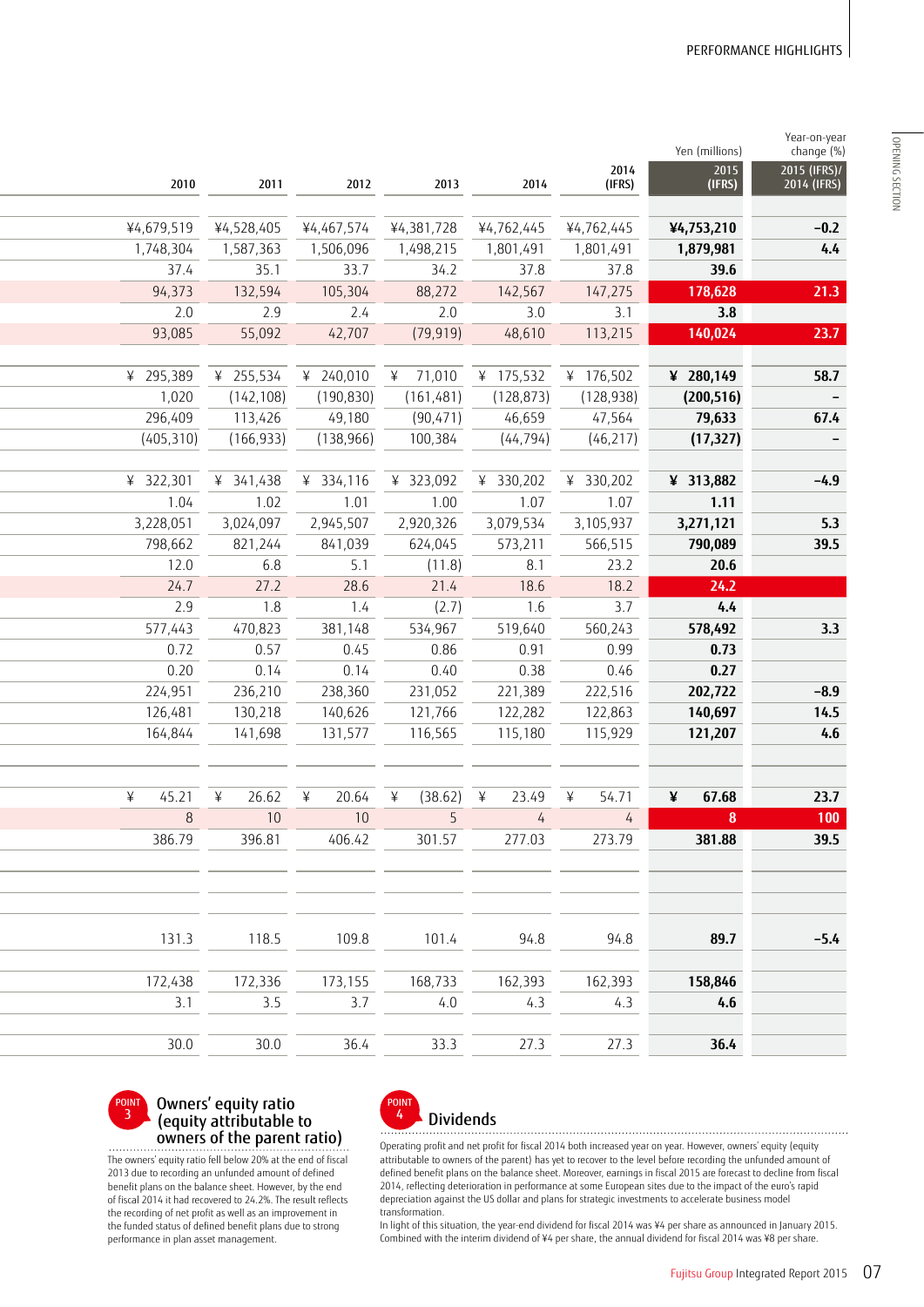# Financial Data



Percentage of sales outside Japan **+1.8 percentage points Up**

Revenue decreased 0.2% year on year. Excluding the impact of foreign-exchange<br>fluctuations, revenue decreased by 3.0%. The percentage of sales outside Japan<br>climbed 1.8 percentage points to 39.6% due to the effect of forei exchange rates.

**NET PROFIT (LOSS) (PROFIT (LOSS) ATTRIBUTABLE TO OWNERS OF THE PARENT)** 



Net profit (profit attributable to owners of the parent) increased by ¥26.8 billion year on year, surpassing the initial target of ¥125.0 billion, mainly due to improved financial income associated with the yen's depreciation, in addition to Net profit (loss) (profit (loss) attributable to owners of the parent) **+¥26.8** billion



The owners' equity ratio (equity attributable to owners of the parent ratio) recovered to 24.2% due to the recording of net profit as well as an improvement in the funded status of defined benefit plans due to strong performance in plan asset management.



Operating profit margin **+0.7** of a percentage point **Up**

The operating profit margin improved by 0.7 of a percentage point year on year,<br>mainly reflecting improved profitability in the mobile phone business and<br>increased sales for system integration, as well as the recording of restructuring expenses for LSIs and mobile phones in fiscal 2013.



## Up<sup>t</sup> Free cash flow  $+432.0$  billion Up

Free cash flow saw a year-on-year increase in net cash inflows of ¥32.0 billion, driven by Fujitsu's highest net profit to date of ¥140.0 billion and a decline in cash outlays for restructuring compared with the previous fiscal year.



## R&D expenses **−8.9**% **Down**

R&D expenses recorded an efficiency gain of 8.9% due to lower expenditures in the Technology Solutions, Ubiquitous Solutions, and Device Solutions segments.

increased operating profit.